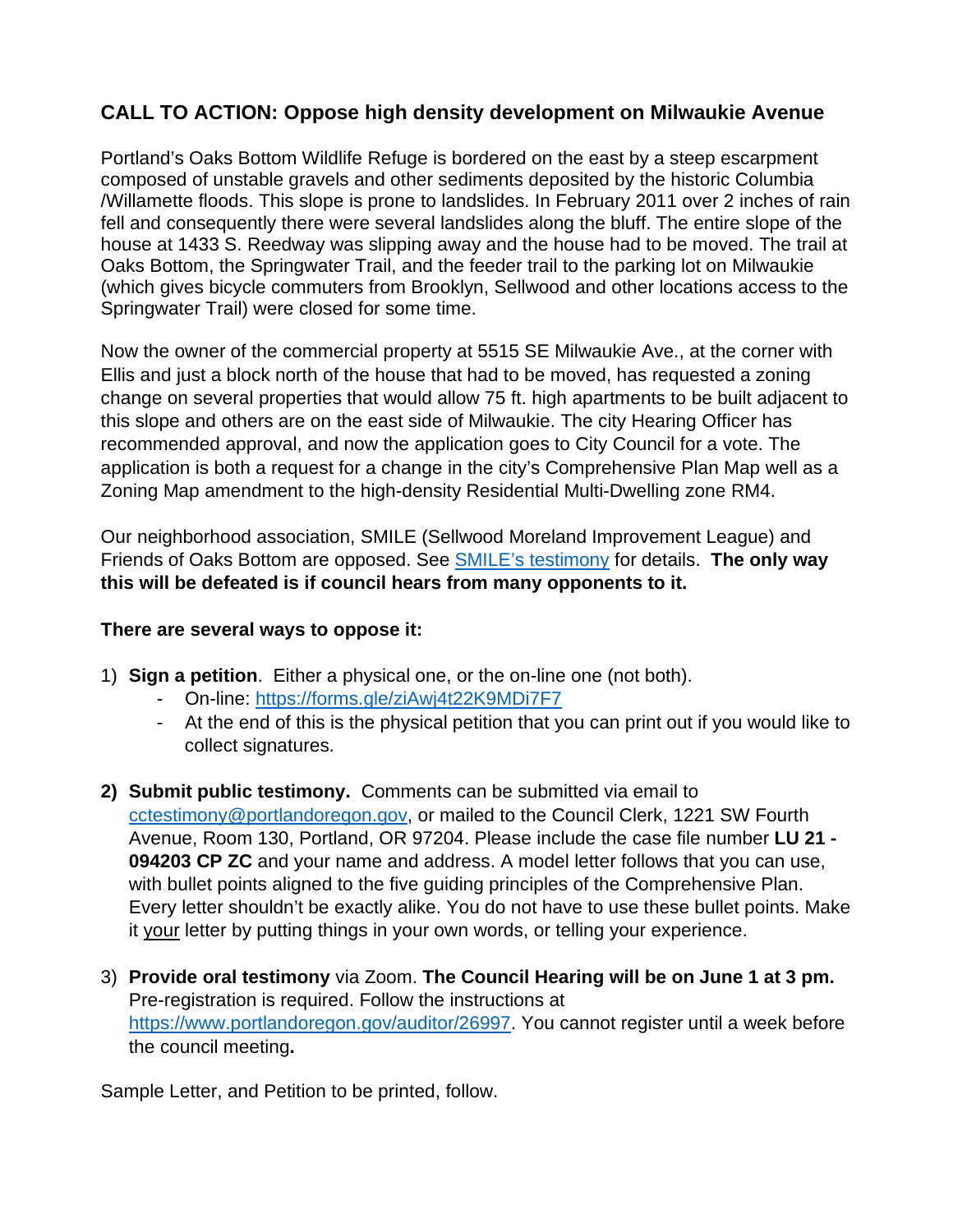## TO: cctestimony@portlandoregon.gov, RE: LU 21 -094203 CP ZC

Dear Council:

I support the Sellwood Moreland Improvement League (SMILE) and Friends of Oaks Bottom in their opposition to the proposed amendment to Portland's 2035 Comprehensive Plan and the rezoning. It does not meet approval criteria because it fails to adhere the Guiding Principles for Portland's 2035 Comprehensive Plan. I am concerned that:

- *It does not really support a low-carbon economy and foster employment growth.*  High density housing should not be placed next to an environmentally sensitive area, but near to the central city, town centers, transit stations, frequent transit, and commercial services.
- *Placing high-density housing in a landslide zone endangers human health*. In 2011 there were landslides that closed trails at Oaks Bottom and caused a house, about a block from this site, to be moved so it would not slide down the hillside. The city needs to protect residents along the Sellwood bluff from future landslides, which will happen. Where landslides have occurred in the past is key to where they'll occur in the future
- *It is not good for the health of the environment*. The adjacent Oaks Bottom is the largest remaining natural area in the Willamette River's lower floodplain and is a natural gem within the city. Tall and high-density development on the steep slope next to Oaks Bottom threatens habitat as well as scenic resources. Many trees would have to be cut down at a time when the city's tree cover is drastically decreasing. Roots of these trees stabilize soil, and without them soils are more likely to slide.
- *Equitable management of landslide risk.* For safety, homeowners along the bluff are prohibited from building more than 2 housing units, even if a geotechnical report says it is OK, while apartment tenants would be allowed to live in a 7-story building adjacent to the bluff.
- *It does not reduce risk and improve the ability of individuals, and the natural and built environments to withstand, recover from, and adapt to changes from natural hazards, and climate change.* Due to climate change, extreme rain events will only increase, increasing the potential for landslides which could result in damage to property, humans, and animals. City staff incorrectly denies there is a connection between climate change and landslides.

Council must decide whether this change in the Comprehensive Plan and rezoning for more housing in Portland is worth the potential negative results of high density housing in this location. I do not think it is, and I urge you to deny this proposal.

Your Name & Address